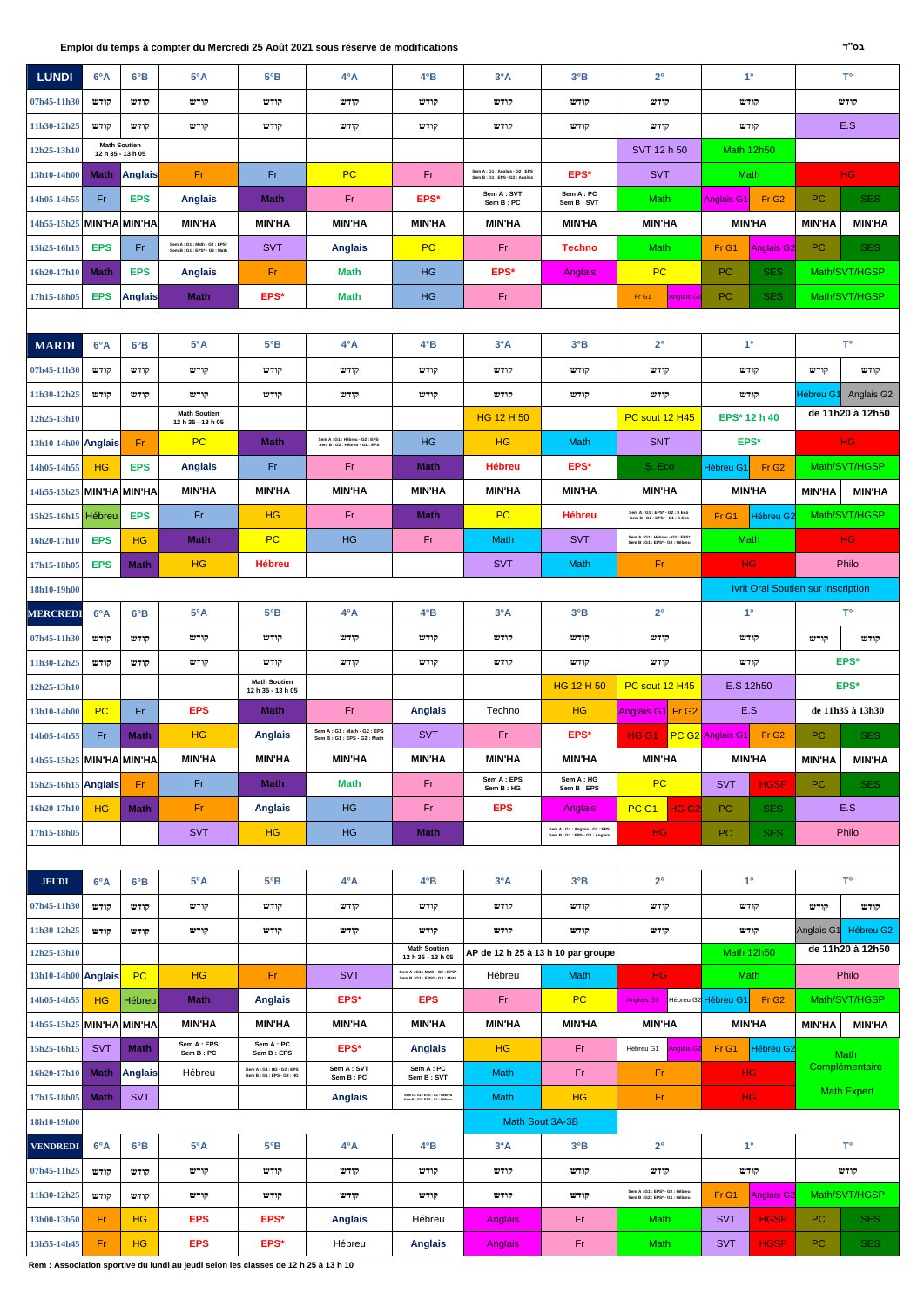| Jour               | Heure Classe |                      |                | Où se déroulent les cours suivants en demi-groupe ? |
|--------------------|--------------|----------------------|----------------|-----------------------------------------------------|
|                    |              |                      |                |                                                     |
| Lundi              | 14H05        | $1^{\circ}$          | <b>Anglais</b> | Salle 1                                             |
| Lundi              | 14H05        | $\mathsf{T}^\circ$   | PC             | Laboratoire                                         |
| Lundi              | 15H25        | $\textbf{1}^{\circ}$ | <b>Anglais</b> | Salle 1                                             |
| Lundi              | 15H25        | $\mathsf{T}^\circ$   | <b>PC</b>      | Laboratoire                                         |
| Lundi              | 16H20        | $1^{\circ}$          | PC             | Laboratoire                                         |
| Lundi              | 17H15        | $\textbf{1}^{\circ}$ | PC             | Laboratoire                                         |
| Lundi              | 16H20        | $\mathsf{T}^\circ$   | <b>SVT</b>     | Salle 1                                             |
| Lundi              | 16H20        | $\mathsf{T}^\circ$   | <b>HGSP</b>    | <b>CDI</b>                                          |
| Lundi              | 17H15        | $\textsf{T}^\circ$   | <b>SVT</b>     | Salle 1                                             |
| Lundi              | 17H15        | $\textsf{T}^\circ$   | <b>HGSP</b>    | <b>CDI</b>                                          |
| Lundi              | 17H15        | $2^{\circ}$          | <b>Anglais</b> | 3B                                                  |
|                    |              |                      |                |                                                     |
| Mardi              | 11H30        | $\mathsf{T}^\circ$   | Hébreu         | Laboratoire                                         |
| Mardi              | 14H05        | $\textbf{1}^{\circ}$ | Hébreu         | Laboratoire                                         |
| Mardi              | 14H05        | $T^{\circ}$          | <b>SVT</b>     | Salle 1                                             |
| Mardi              | 14H05        | $\mathsf{T}^\circ$   | <b>HGSP</b>    | Salle 15                                            |
| Mardi              | 15H25        | $\mathbf{1}^{\circ}$ | Hébreu         | Laboratoire                                         |
| Mardi              | 15H25        | $\mathsf{T}^\circ$   | <b>SVT</b>     | Salle 1                                             |
| Mardi              | 15H25        | $\mathsf{T}^\circ$   | <b>HGSP</b>    | Salle 15                                            |
|                    |              |                      |                |                                                     |
| <b>Mercredi</b>    | 13H10        | $2^{\circ}$          | <b>Anglais</b> | Salle 1                                             |
| Mercredi 14H05     |              | $2^{\circ}$          | PC             | Laboratoire                                         |
| <b>Mercredi</b>    | 14H05        | $1^{\circ}$          | <b>Anglais</b> | Salle 1                                             |
| Mercredi   14H05   |              | $\textsf{T}^\circ$   | <b>SES</b>     | Salle15                                             |
| Mercredi   15H25   |              | $\textbf{1}^{\circ}$ | <b>HGSP</b>    | Salle 1                                             |
| Mercredi   15H25   |              | $\mathsf{T}^\circ$   | <b>SES</b>     | Salle15                                             |
| Mercredi 16H20     |              | $2^{\circ}$          | PC             | Laboratoire                                         |
|                    |              |                      |                |                                                     |
| Jeudi              | 11H30        | $T^{\circ}$          | Hébreu         | Laboratoire                                         |
| Jeudi              | 14H05        | $2^{\circ}$          | <b>Anglais</b> | Salle 1                                             |
| Jeudi              | 14H05        | $1^{\circ}$          | Hébreu         | Laboratoire                                         |
| Jeudi              | 14H05        | $\mathsf{T}^\circ$   | <b>SVT</b>     | Salle 1                                             |
| Jeudi              | 14H05        | $T^{\circ}$          | <b>HGSP</b>    | Salle 15                                            |
| Jeudi              | 15H25        | $2^{\circ}$          | <b>Anglais</b> | Salle 1                                             |
| Jeudi              | 15H25        | $2^{\circ}$          | Hébreu         | Laboratoire                                         |
|                    |              |                      |                |                                                     |
| Vendredi 11H30     |              | $1^{\circ}$          | <b>Anglais</b> | Salle 10                                            |
| Vendredi 11H30     |              | $\mathsf{T}^\circ$   | <b>SVT</b>     | Salle 1                                             |
| Vendredi   11H30   |              | $\mathsf{T}^\circ$   | <b>HGSP</b>    | <b>CDI</b>                                          |
| Vendredi           | 13H-14H45    | $\mathsf{T}^\circ$   | PC             | Laboratoire                                         |
| Vendredi 13H-14H45 |              | $\textbf{1}^{\circ}$ | <b>HGSP</b>    | CDI                                                 |

## **Répartition des Cours en demi-groupe**

Rem : G1 : 1ère moitié de la classe et G2 : 2ème moitié de la classe

## **Les autres groupes restent dans leur classe principale**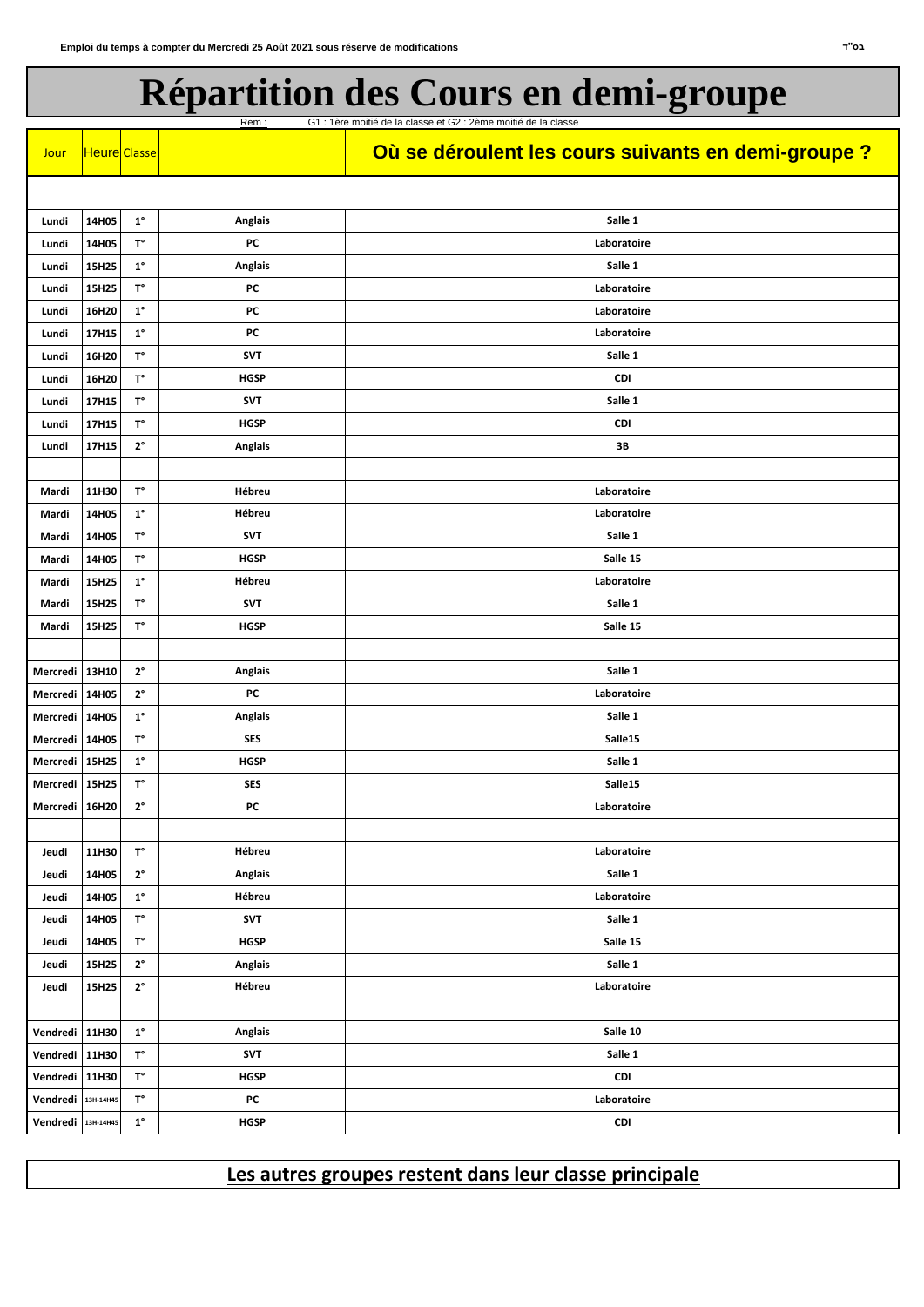$\overline{\phantom{0}}$ 

|                       | Légendes       |               |     |
|-----------------------|----------------|---------------|-----|
|                       |                |               |     |
| M. Bittoun            | <b>SVT</b>     | <b>SNT</b>    | E.S |
| M. Chebab             |                | SES S. Eco    |     |
| <b>M. Finkelstein</b> | <b>PC</b>      |               |     |
| M. Frasconi           | EPS*           |               |     |
| M. Guetta             | Hébreu         |               |     |
| M. Khelif             | <b>Math</b>    | <b>Techno</b> |     |
| M. Lenoir             | <b>Anglais</b> |               |     |
| M. Levy               | <b>Math</b>    |               |     |
| M. Mendez             | <b>Anglais</b> |               |     |
| M. Mimoun             | <b>Math</b>    |               |     |
| M. Mimran             | <b>Math</b>    | <b>Hébreu</b> |     |
| M. Moreira            | <b>EPS</b>     |               |     |
| M. Morlet             | Fr.            |               |     |
| <b>M. Notaro</b>      | HG.            | $1-G-S-P$     |     |
| M. Pasder             | <b>Hébreu</b>  |               |     |
| M. Semama             | <b>Techno</b>  |               |     |
| M. Serhane            | PC             |               |     |
|                       |                |               |     |

| M. Tarrega | HG    |    |
|------------|-------|----|
| M. Tesi    | Philo | Fr |

**M. Rav Sultan**

 $\overline{\phantom{a}}$ 

Fr | HG